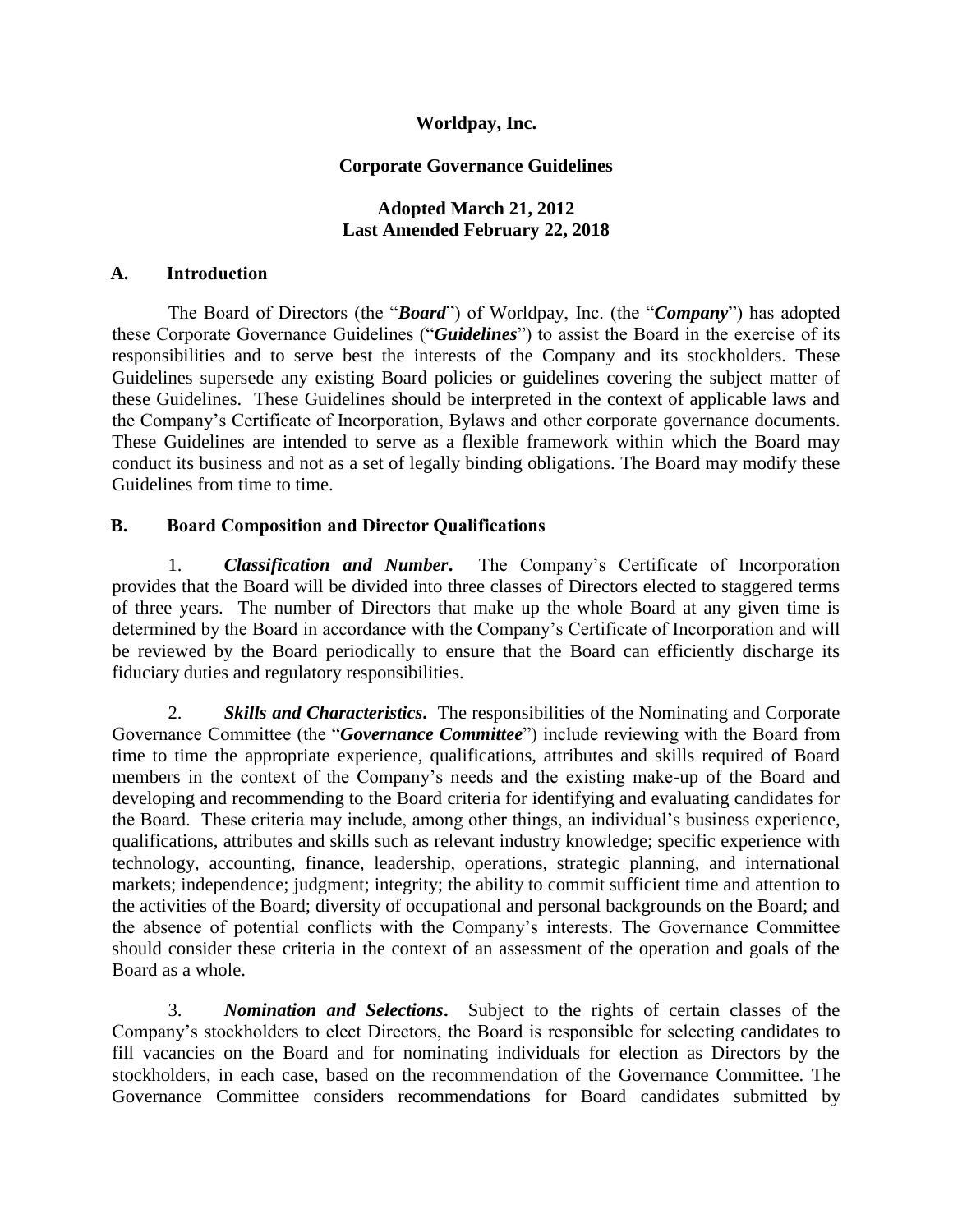stockholders using substantially the same criteria it applies to recommendations from the Governance Committee, current Directors and members of management. Stockholders may submit recommendations by providing the person's name and appropriate background and biographical information by writing to the Governance Committee at Worldpay, Inc., Attn: Nominating and Corporate Governance Committee, 8500 Governor's Hill Drive, Symmes Township, Ohio 45249. To nominate a candidate for election as a Director, a stockholder must follow the procedures set forth in the Company's Bylaws.

4. *Independence***.** A majority of the Board must be comprised of Directors who meet the New York Stock Exchange ("*NYSE*") definition of "independence," as determined by the Board. The NYSE definition of independence is the standard the Board has adopted for determining the independence of its members. The Board may, from time to time, adopt specific additional criteria to assist in its determination of Director independence. The Board assesses on a regular basis and at least annually the independence of each Director and, based on the recommendation of the Governance Committee, makes a determination of whether such Director is independent in accordance with the rules of the NYSE and has no material relationship with the Company.

In addition to the independence standards applicable to Directors generally, Audit Committee members must also satisfy the additional independence requirements for audit committee members under the rules of the NYSE and the applicable rules of the United States Securities and Exchange Commission. In addition, Compensation Committee members must also satisfy the additional independence requirements for compensation committee members under the rules of the NYSE.

5. *Board Leadership*. The Board does not require the separation of the offices of the Chairman of the Board and the Chief Executive Officer. The Board shall be free to choose its Chairman of the Board in any way that it deems best for the Company at any given point in time. When the positions of Chairman of the Board and Chief Executive Officer (or Co-Chief Executive Officer) are held by the same person, he or she shall be designated as the Executive Chairman of the Board. The Board periodically shall review and assess its leadership structure.

If there is an Executive Chairman of the Board, or if the Chairman of the Board is not independent, then the independent Directors of the Board will annually select a Lead Director from the independent directors. The roles of the Executive Chairman of the Board and Lead Director will be as set forth in Exhibit A to these Guidelines. In the event of any inconsistencies between Exhibit A and these Guidelines, Exhibit A will prevail.

6. *Board Orientation and Continuing Education*. The Company shall provide new Directors with a director orientation program to familiarize such Directors with, among other things, the Company's business, strategic plans, significant financial, accounting and risk management issues, compliance programs, conflicts policies, code of business conduct and ethics, corporate governance guidelines, principal officers, internal auditor(s) and independent auditors. The Company will make appropriate opportunities for continuing education available to Directors to enable them to maintain the necessary level of expertise to perform their responsibilities as Directors.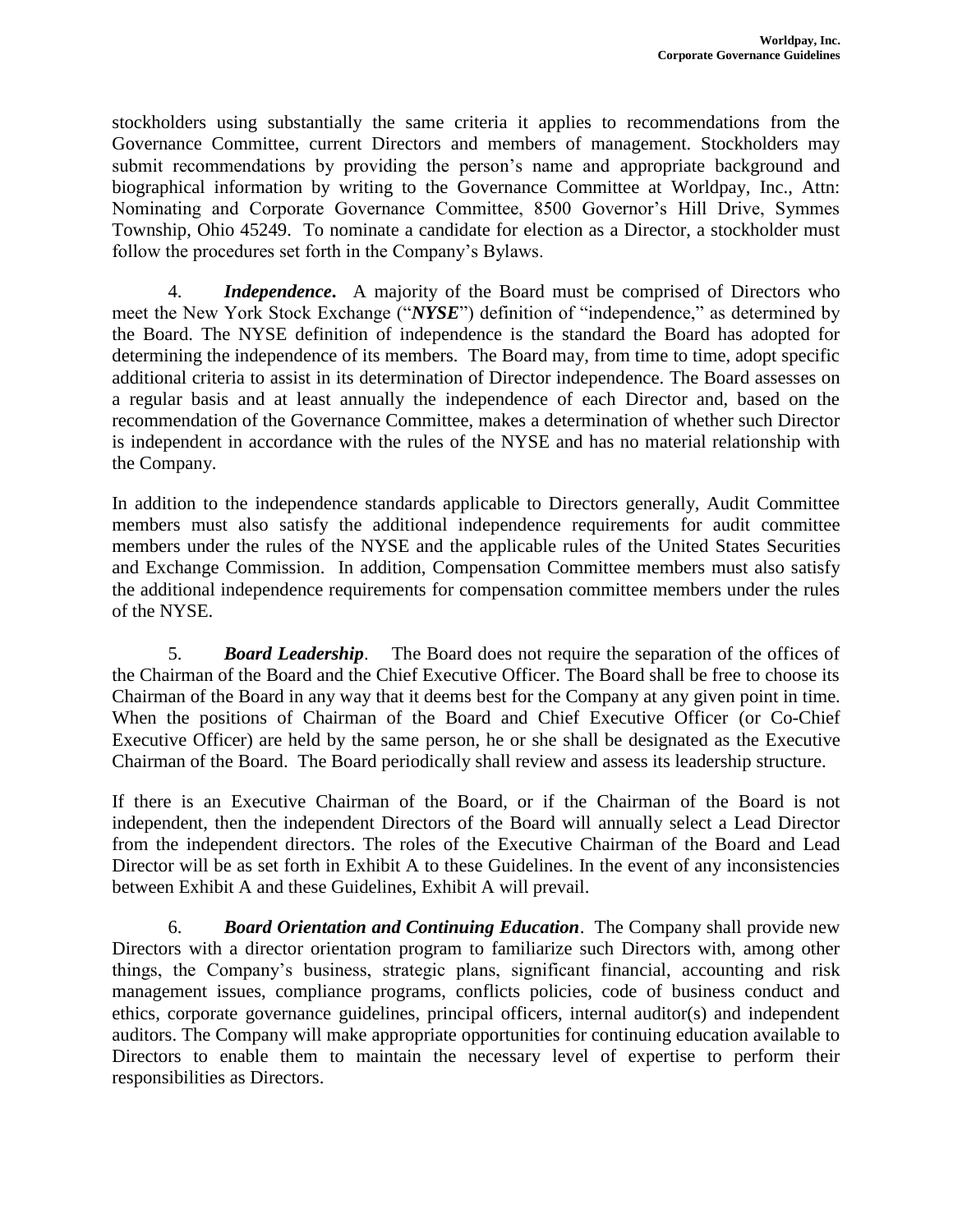# 7. *Continuation of Service.*

- Term Limits and Mandatory Retirement Age. As an alternative to term limits, the Governance Committee reviews the performance of each Director and other factors the Governance Committee considers relevant in determining whether to renominate directors for election. No person may be nominated for election to the Board or appointed to fill a vacancy on the Board if such person would be age 75 or older at the time of such election or appointment, although the Board may waive this provision in special circumstances.
- Change of Responsibility of Director or Other Significant Events. When a Director's (whether a management or non-management Director's) principal occupation or business association changes substantially during his or her tenure as a Director, that Director shall offer to tender his or her resignation for consideration by the Board. The Governance Committee will consider the tendered resignation and recommend to the Board the action, if any, to be taken with respect to the resignation. Directors shall inform the Governance Committee of other events that would reasonably be perceived to be relevant for considerations regarding ongoing independence or the Director's ability to fulfill his/her responsibilities to the Board.
	- Former Chief Executive Officer. When the Chief Executive Officer (or a Co-Chief Executive Officer) resigns or retires, he or she shall tender his or her resignation from the Board to the Governance Committee. The Governance Committee will consider the tendered resignation and recommend to the Board the action, if any, to be taken with respect to the resignation.

8. *Number of Other Directorships/Audit Committees*. Directors are expected to commit sufficient time and attention to the activities of the Board. Non-management Directors should not serve on more than four public company boards in addition to the Company's Board. In all cases, non-management Directors should advise the Chairman of the Board, the Chairman of the Governance Committee and the Secretary in advance of accepting an invitation to serve on the board of another public company. No member of the Audit Committee may serve simultaneously on the audit committee of more than two other public companies in addition to the Company's Audit Committee, unless expressly approved by the Board after determining that simultaneous service would not impair the ability of such member to effectively serve on the Company's audit committee.

9. *Conflicts and Confidentiality*. With respect to any matter under discussion by the Board, Directors must disclose to the Board any actual or potential conflicts of interest they may have and, if appropriate, refrain from discussing or voting on a matter in which they may have a conflict. If a significant and ongoing conflict exists and cannot be resolved, that Director shall offer to tender his or her resignation for consideration by the Board. Each Director has an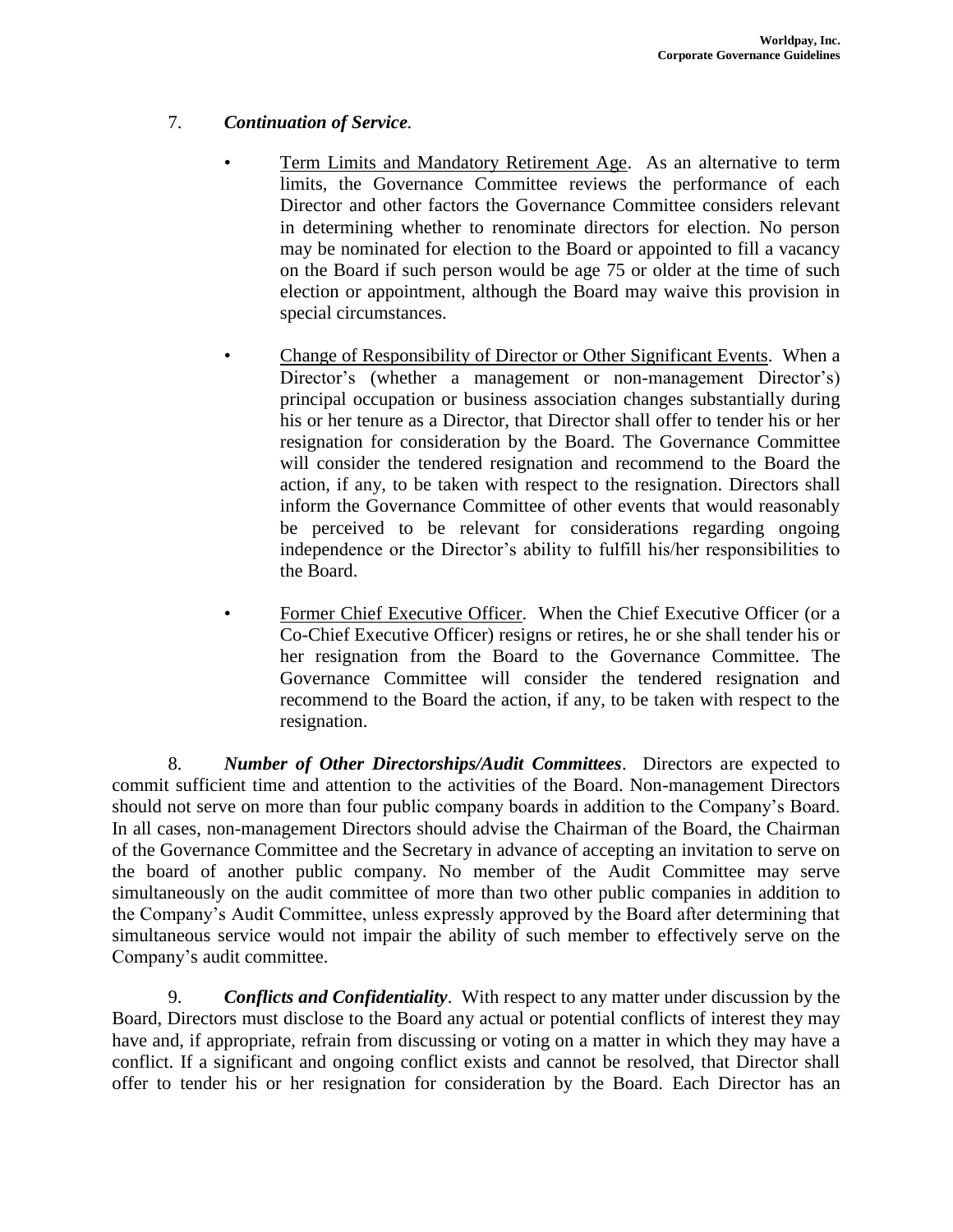obligation to keep confidential all non-public information that he or she receives in connection with serving on the Board.

# **C. Committee Matters**

1. *Purpose of Committees*. The purpose of the committees of the Board is to help the Board effectively and efficiently fulfill its responsibilities, although the committees do not replace the oversight responsibility of the Board as a whole. The committees of the Board will report the results of their material activities to the Board or make recommendations to the Board as appropriate.

2. *Number, Structure and Independence of Committees.* The four committees of the Board are the Audit, Compensation, Governance and Risk Committees. The Audit, Compensation, Governance and Risk Committees are comprised of only Directors who meet the NYSE definition of "independence," as determined by the Board. As noted under Director Independence above, members of the Audit Committee must satisfy additional independence criteria, in accordance with listing standards of the NYSE and requirements of the Securities and Exchange Commission rules, and members of the Compensation Committee must satisfy additional independence standards no later than the time applicable NYSE listing standards become effective. It is also intended that at least two members of the Compensation Committee qualify as "non-employee directors" for purposes of Rule 16b-3 under the Securities Exchange Act of 1934 and as "outside directors" for purposes of Section 162(m) of the Internal Revenue Code. Each of the four committees has a written charter approved by the Board setting forth its authority and responsibilities. The Board may, from time to time, establish or maintain additional committees (and dissolve any such additional committees) as necessary or appropriate.

3. *Assignment of Committee Members.* The Governance Committee is responsible for recommending to the Board the assignment of Board members to various committees and the selection of committee Chairs. Consideration is given to rotating Committee members; however, the Board does not have a firm policy mandating rotation of committee assignments since special knowledge or experience may warrant a particular Director serving for an extended period on one committee.

# **D. Meetings of the Board; Director Responsibilities**

1. *Duties*. Directors are responsible for exercising care, loyalty and good faith and acting in a manner they believe is in the best interests of the Company and its stockholders and consistent with their fiduciary duties. In fulfilling their responsibilities, Directors may ask such questions and conduct such investigations as they deem appropriate, and may rely on the information provided to them by the Company's senior executives and its outside advisors and auditors, so long as they have no reason to believe such reliance is not warranted.

2. *Agenda*. The Chairman of the Board, in consultation with the Chief Executive Officer (when those positions are separate) or the Lead Director (when those positions are held by the same person), the Secretary and members of management, establishes the agenda for each Board meeting. The Chairman will also consider the suggestions of Directors as to items for inclusion on the agenda.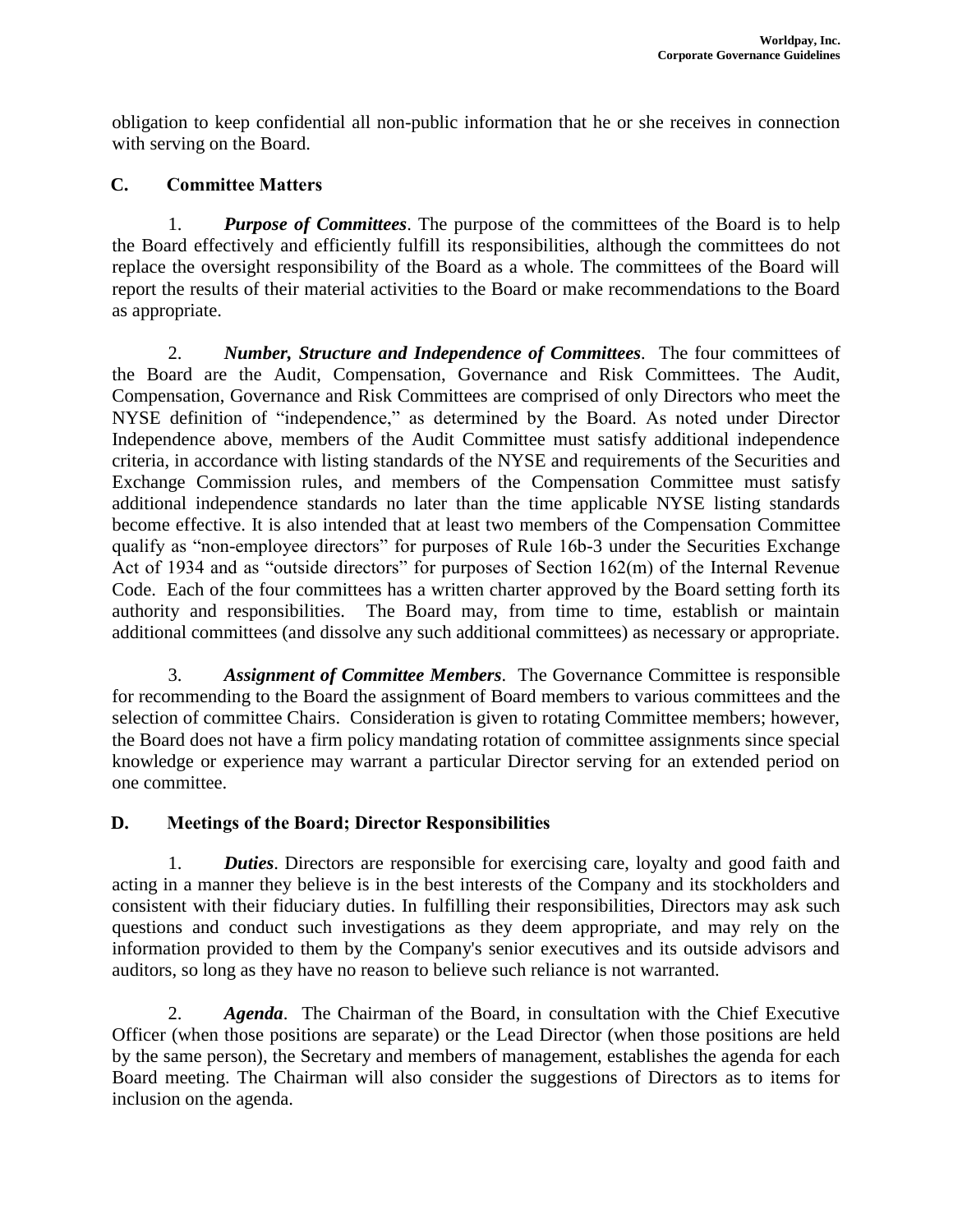3. *Advance Distribution of Board Materials*. Information and materials that are important to the Board's understanding of the business to be conducted at each Board meeting generally will be distributed to the Board before the Board meets. Highly confidential or sensitive matters, matters not requiring advanced preparation, and matters that arise immediately prior to Board meetings may be presented and discussed without prior distribution of background material.

4. *Executive Sessions*. The non-management Directors of the Board shall meet in executive session regularly. The Chairman of the Board, if he or she is a non-management Director, presides at all executive sessions of the non-management Directors. If not all of the non-management Directors are independent, the independent Directors will meet at least once each year in an executive session of only independent Directors. If there is an Executive Chairman of the Board or the Chairman of the Board is not an independent Director, then the Lead Director shall serve as the "*Presiding Director*" and shall preside at such sessions.

5. *Director Attendance*. Absent unusual circumstances, each Director is expected to adequately prepare for and attend all Board meetings and all meetings of the committee(s) of which the Director is a member, and to spend the time needed and meet as frequently as necessary to discharge his or her responsibilities. Directors are encouraged to attend the annual meeting of stockholders.

6. *Board Access to Senior Management*. Directors have open access to the Company's senior management. Members of the Company's senior management will be invited to attend and participate in Board and committee meetings from time to time to brief the Board and its committees on particular topics. The Board encourages senior management to bring into Board or committee meetings and other scheduled events members of management who can provide additional insight into matters being considered and/or whom senior management believes have future growth potential with the Company and should be given exposure to the Board.

7. *Board Access to Independent Advisors*. The Board and the Audit, Compensation, Governance and Risk Committees, consistent with their respective charters, have the authority to retain such outside counsel, experts and other advisors as they determine appropriate to assist them in the full performance of their functions at the Company's expense.

8. *Communications*. The Executive Chairman of the Board, or if there is no Executive Chairman of the Board, the Chief Executive Officer (or Co-Chief Executive Officers),shall be responsible for establishing effective communications with the Company's various constituencies (such as stockholders, analysts, customers, employees, suppliers, community groups and governmental authorities). The Board believes that management should speak for the Company. The Lead Director, if applicable, shall also make himself or herself available for consultation and direct communication with the Company's major stockholders. Except as required by law, NYSE listing standards or a Board committee charter, it is expected that Board members will not meet or otherwise communicate with the Company's constituencies unless requested or approved in advance by the Company's management, Chairman of the Board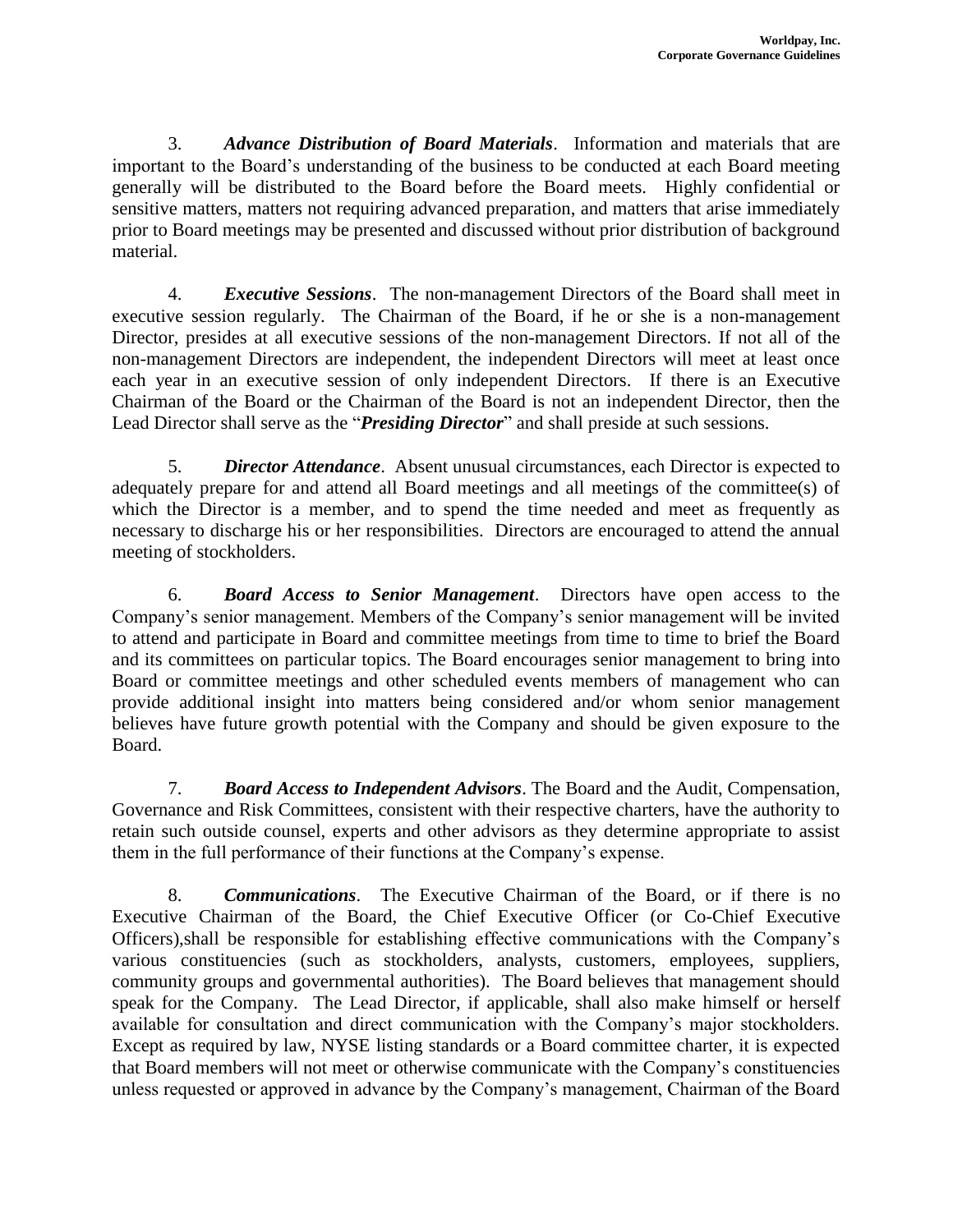or Board of Directors, absent unusual circumstances or as contemplated by committee charters. It is suggested that each Director shall defer all inquiries from the Company's constituencies to the Executive Chairman of the Board, or if there is no Executive Chairman of the Board, the Chief Executive Officer (or Co-Chief Executive Officers), or his or her designee.

# **E. Assessment and Leadership Development**

1. *Evaluation and Compensation of the Chief Executive Officer (or Co-Chief Executive Officers*). The Board has delegated to the Compensation Committee the task of conducting an annual evaluation of the performance of the Chief Executive Officer, or Co-Chief Executive Officers, as applicable, against criteria established by the Compensation Committee. All independent Directors are invited to provide input in the evaluation. The Chairman of the Compensation Committee (together with the Chairman of the Board, or if the Chairman of the Board is not an independent Director, the Lead Director) communicates the Board's conclusions to the Chief Executive Officer, or Co-Chief Executive Officers, as applicable. This evaluation is used by the Compensation Committee in setting Chief Executive Officer compensation.

2. *Assessing Board and Committee Performance*. The Governance Committee oversees an annual evaluation of the Board's effectiveness and performance, the results of which are discussed with the full Board. In addition, each of the Audit, Compensation, Governance and Risk Committees and the Board shall conduct an annual self-assessment of its performance and review a report on the self-assessment with the full Board.

3. *Management Development and Succession Planning*. The Board is responsible for planning for the succession to the position of Chief Executive Officer and other senior management positions. To assist the Board, the Chief Executive Officer or each Co-Chief Executive Officer, as applicable annually provides the Compensation Committee with an assessment of senior managers reporting to such Chief Executive Officer or Co-Chief Executive Officer and their potential to succeed him or her. The Chief Executive Officer, or each Co-Chief Executive Officer, if applicable, also makes available to the Board, on a continuing basis, recommendations regarding an emergency succession plan which addresses who should assume his or her role in the event that he or she becomes unwilling or unable to perform his or her duties. The Chief Executive Officer, or each Co-Chief Executive Officer, if applicable, also provides the Compensation Committee with an assessment of persons considered potential successors to other senior management positions, including a review of any development plans recommended for such individuals. The results of these reviews are reported to and discussed with the Board from time to time.

# **F. Other Matters**

1. *Stock Ownership.* The Board expects Directors and executive officers to comply with the stock ownership and retention guidelines adopted by the Board. The guidelines will be reviewed regularly by the Board and may be modified or eliminated by the Board at any time.

2. *Ethics and Compliance.* The Company maintains an ethics and compliance program that is designed to be effective in the context of the Company's business and operations,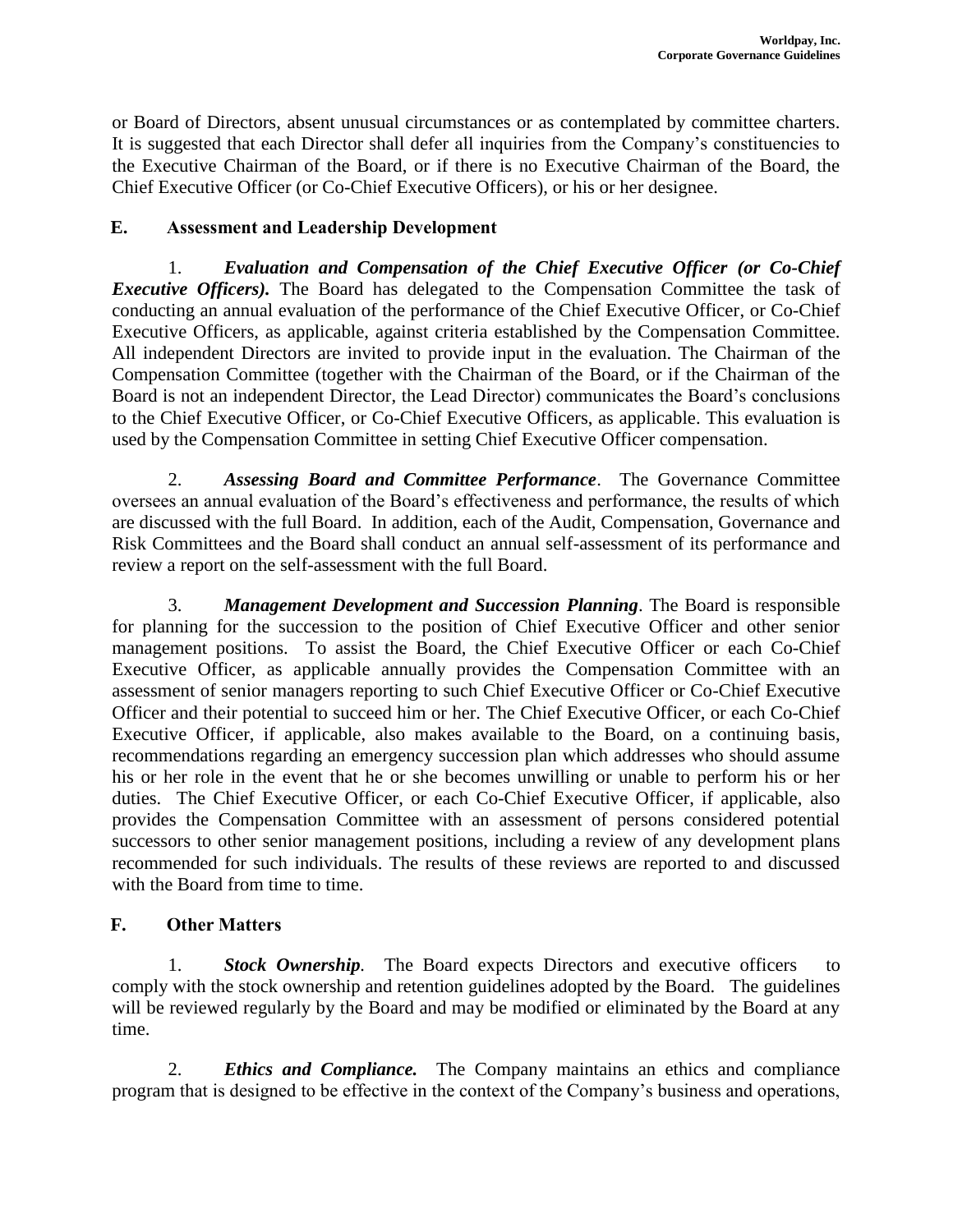including but not limited to appropriate standards of business conduct and ethics. The Board shall be briefed upon and be provided information so that it may remain knowledgeable about the content and operation of the ethics and compliance program and shall exercise appropriate oversight with respect to the implementation and effectiveness of the compliance and ethics program. The Board, through the Governance Committee, oversees compliance with the Company's Code of Business Conduct and Ethics for the Company's employees, including its executive officers and Directors. The full text of the code is posted on the Company's website, and the Company intends to disclose on its website future amendments to or waivers from the Code for its executive officers and Directors promptly upon any such amendment or waiver. Any amendment or waiver of the code for Directors or executive officers may be made only by the Board of Directors or a Board committee.

3. *Review of Strategic Plans*. The Board reviews and evaluates at least annually the long-term strategic and business plans of the Company.

4. *Director Compensation*. The form and amount of Director compensation for service on the Board and committees is determined by the Board. The Compensation Committee conducts an annual review of Director compensation. Changes in director compensation, if any, are recommended by the Compensation Committee and approved by the full Board. No additional compensation is paid to members of management for serving on the Board.

5. *Communicating with the Board.*Stockholders and other interested parties may communicate with the Board, the non-management or independent Directors as a group, any Board committee, or any Board member or members by addressing their correspondence to the Board, the independent Directors as a group, the Board committee, or the Board member or members, c/o the Corporate Secretary, Worldpay, Inc., 8500 Governor's Hill Drive, Symmes Township, Ohio 45249. The Board has instructed the Corporate Secretary, prior to forwarding any correspondence, to review such correspondence and, in his or her discretion, not to forward certain items if they are not relevant to the Board's governance role, are deemed to be of a commercial or frivolous nature or otherwise inappropriate for the Board's consideration. The Corporate Secretary's office maintains a log of such correspondence received by the Company that is addressed to members of the Board, other than advertisements, solicitations or correspondence deemed by the Corporate Secretary to be junk mail, of a frivolous nature, or otherwise not appropriate to retain. Directors may review the log at any time, and request copies of any correspondence received.

6. *Annual Review.* The Governance Committee is responsible for reviewing these guidelines at least annually and making recommendations for appropriate changes to the Board.

7. *Website Posting.* These Guidelines are posted on the Company's website for communication to the Company's stockholders.

**\* \* \* \* \***